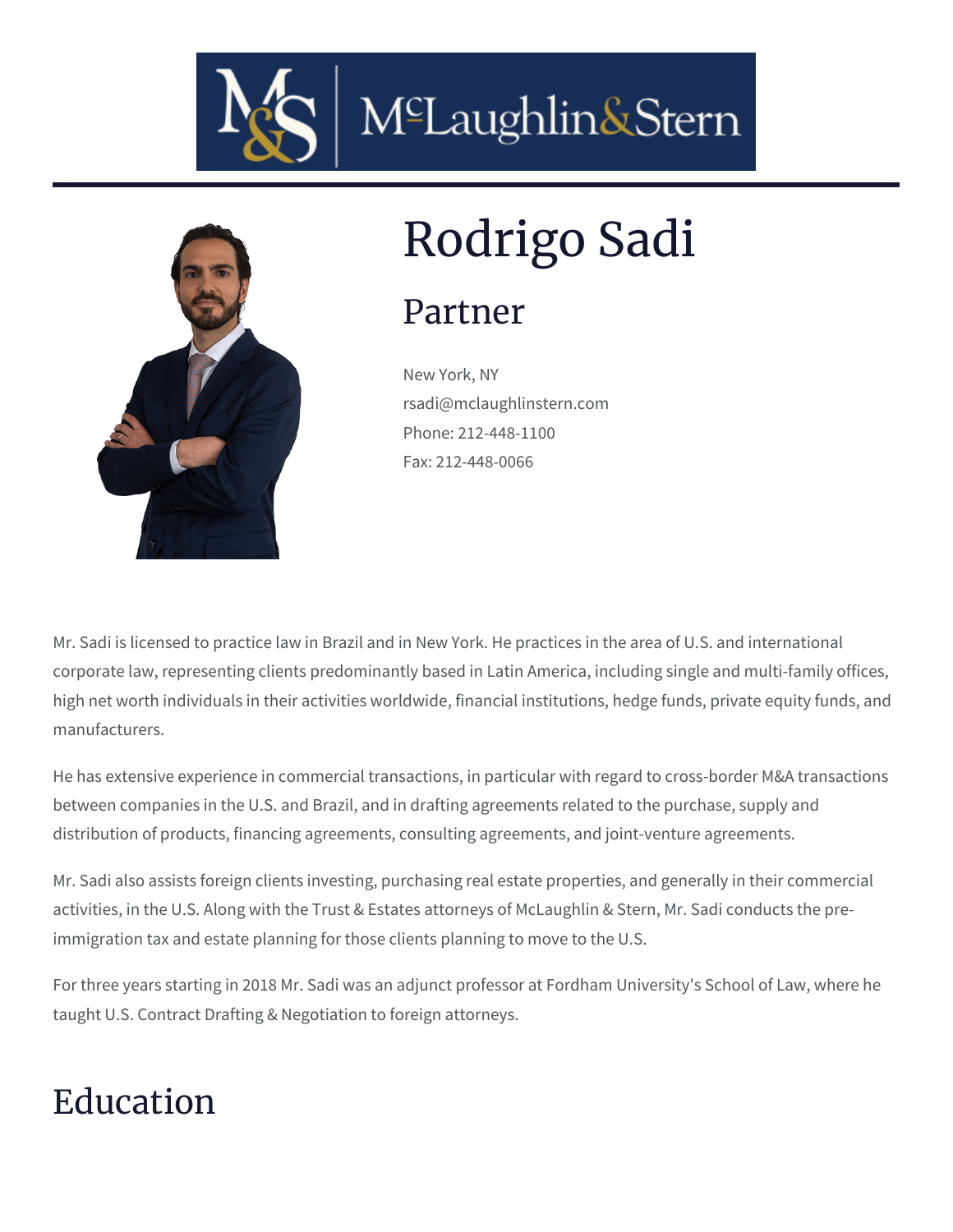- Universidade Católica de São Paulo PUC-SP (J.D., 2012)
- University of Virginia School of Law (LL.M, 2015)

### Bar Admissions

- São Paulo Chapter of the Brazilian Bar Association
- New York

## Mergers and Acquisitions / Private Equity

- Represented a hedge fund seeking to raise up to \$1 billion to invest in publicly-traded oil and gas companies; simultaneously formed and launched a parallel U.S. fund and a Cayman Islands offshore fund to benefit tax-exempt and foreign investors.
- Represented a Brazilian manufacturer of rubber and other tire materials, in the U.S. corporate and tax aspects of its multi-million-dollar acquisition of a controlling stake in a U.S. manufacturer of tire retreading solutions for commercial trucking fleets, to form a leading global independent player in the retreading sector.
- Represented a publicly-held industrial group located in Italy in the \$50 million acquisition of 50 percent of the membership interests of a U.S. infrastructure construction company located in New York and involved in the construction of roads, bridges and tunnels as well as heavy civil engineering projects.
- Represented a real estate investment trust that invests in single-tenant net lease real estate, in its issuance of \$40 million of Series E Preferred Shares to private equity funds managed by the global asset management and investment advisory business of Guggenheim Partners.

### Commercial Real Estate Finance

- Represented one of Brazil's largest asset managers in connection with forming a structure for Brazilian investors to invest in the \$85 million acquisition of a Class A office building in Los Gatos, California, preparing offering documents and negotiating a joint venture agreement with the sponsor of the acquisition. The office building constitutes part of Netflix's headquarters.
- Represented one of Brazil's largest asset management companies in connection with forming a structure for Brazilian investors to invest in the \$140,000,000 acquisition of a 421,785 square-foot corporate office park in Redmond, Washington, preparing offering documents and negotiating a joint venture agreement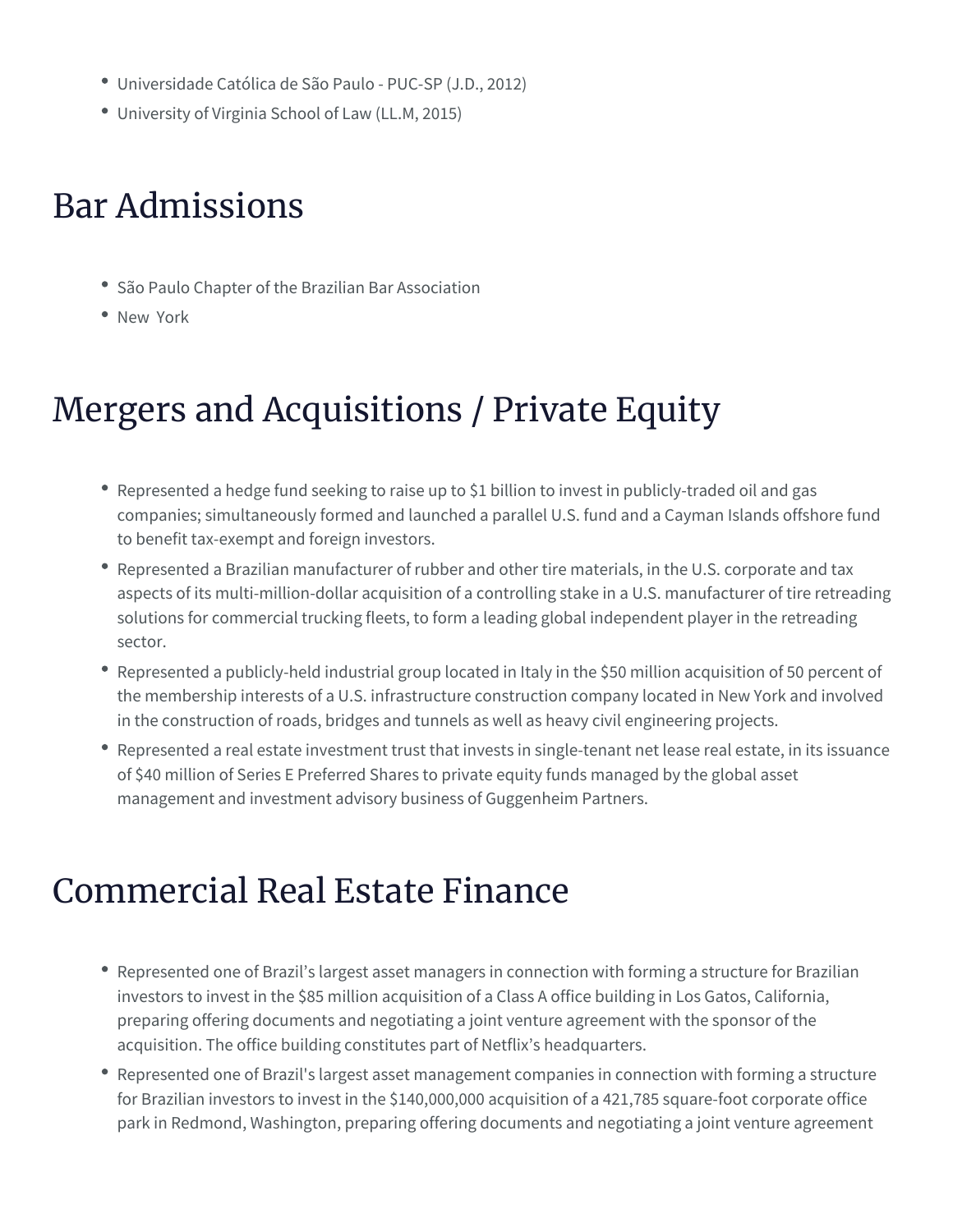with the sponsor of the acquisition.

• Represented a Chilean multifamily family office in its \$92 million acquisition and financing of a multi-level, 350,000 square foot shopping mall in Maryland; transaction included a joint venture with a commercial real estate development and net lease company in Tennessee, as well as a real estate acquisition and associated bank financing.

#### Family Offices/Private Clients

- Representation of buyer of a Cayman Islands-flagged 91' sailing yacht in a multi-million Eurodollar purchase in Mallorca through a Guernsey vehicle – Preparation of purchase and sale documents and ancillary arrangements for management of vessel.
- Advised Brazilian family office on purchase of US real estate (structuring the transactions in a tax efficient manner under FIRPTA), opening and operating a subsidiary office in New York, and successful application for an L-1 Visa for high-level executive of the family office.
- Advised a Brazilian high net worth individual in the operations of a U.S. non-profit, including the preparation of agreements for gifts and grants to U.S. universities and research institutions, as well as in the formation of a U.S. public benefit corporation acting as the U.S. arm of a Brazilian media-production and distribution company.

### Financing Transactions

- Represented PT Bank Rakyat Indonesia in closing a series of amendments to a USD \$79 million secured lending facility; the borrower was one of the U.S. subsidiaries of the Sinar Mas Group, one of Indonesia's largest public companies.
- Represented the New York agency of an Indonesian bank in negotiating a first amendment to a credit agreement, which increased by \$10 million a previous \$80 million term loan and revolver, to a global Indonesian company in the wood and pulp business to construct a tissue paper factory in Maine and working capital.
- Represented PT Bank Negara Indonesia in closing a \$40 million term loan financing from a top 5 U.S. money center bank.
- Represented Bank Negara Indonesia in a borrowing in which Bank of America acted as lender.

### Noteworthy Representative Matters in Brazil